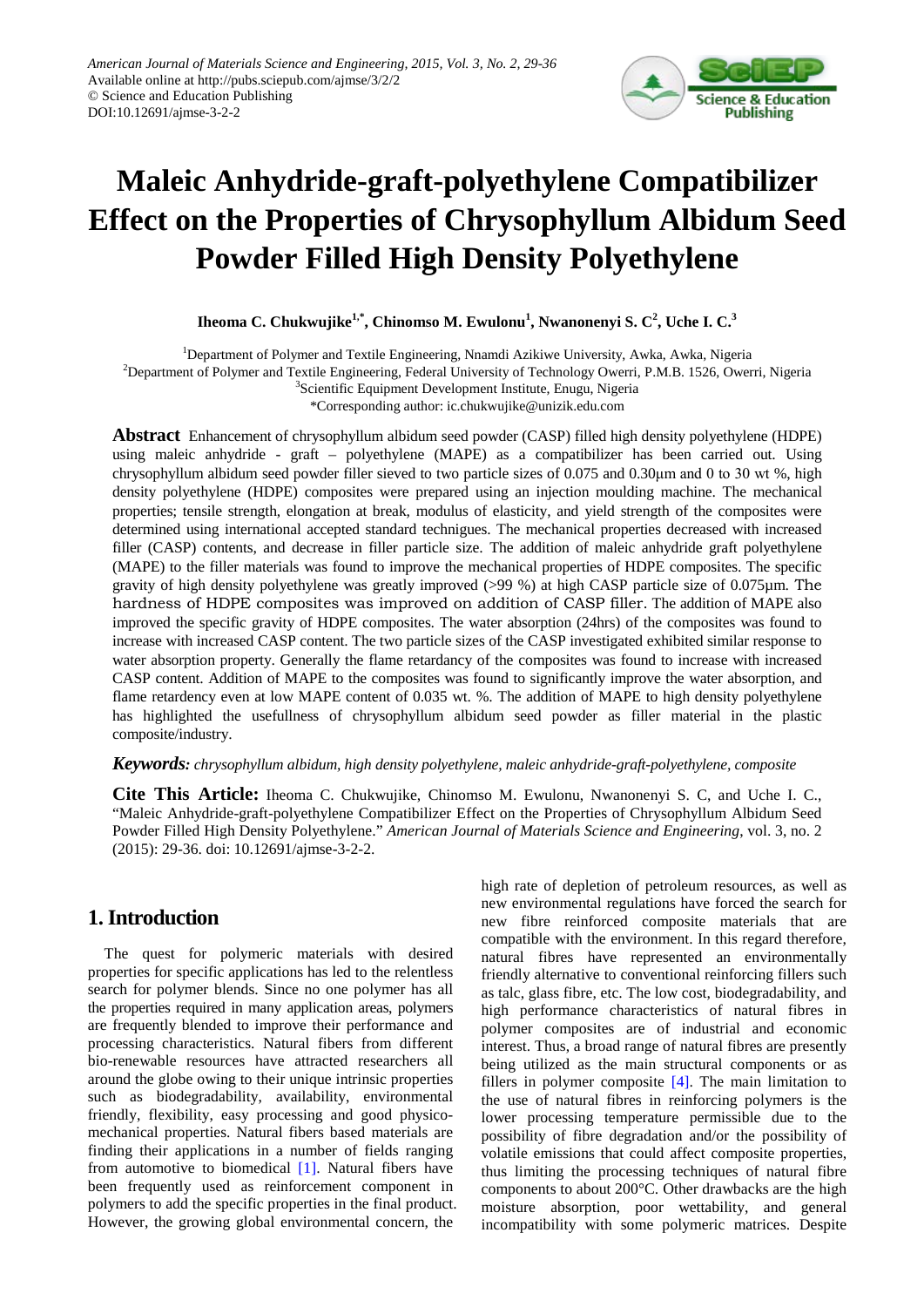these limitations, the use of natural fibres in making composite is nowadays gaining importance.

# **2. Materials and Method**

#### **2.1. Materials Used**

Polyethylene used in this study was obtained from Indorama Petrochemical Company LTD, Eleme, Rivers State, Nigeria. The polyethylene has a melt flow index (MFI) of 2.16 dg/min, and density of  $0.946$ g/cm<sup>-3</sup>. Chrysophyllum albidum, from which chrysophyllum

albidum seed powder was extracted, was collected locally within Owerri Metropolis, Imo State, Nigeria. The chrysophyllum albidum seed was crushed and sieved to two particle sizes, namely 0.075 and 0.30µm respectively. Maleic anhydride – graft – polyethylene (MAPE) which was used as a compatibilizer in this study was a product of Sigma-Aldrich Cheme GmbH, Germany. It has a maleic anhydride content of 3.0 wt. %.

## **2.2. Preparation of High Density Polyethylene Composite**

**Table 1. Composition of HDPE Composites**

<span id="page-1-0"></span>

|                |                       | <b>HDPE</b> Composite | HDPE Composite with MAPE |                       |                     |  |
|----------------|-----------------------|-----------------------|--------------------------|-----------------------|---------------------|--|
| S/N            | Filler content, wt. % | HDPE content, wt. %   | HDPE content wt. %       | Filler content, wt. % | MAPE content, wt. % |  |
|                | 0.00                  | 100.0                 | 70                       | 30                    | 0.35                |  |
| $\overline{c}$ | 2.5                   | 97.5                  | 70                       | 30                    | 0.75                |  |
| 3              | 5.0                   | 95.0                  | 70                       | 30                    | 1.05                |  |
| 4              | 10.0                  | 90.0                  | 70                       | 30                    | 1.40                |  |
| 5              | 20.0                  | 80.0                  | 70                       | 30                    | 1.75                |  |
| 6              | 30.0                  | 70.0                  | 70                       | 30                    | 2.10                |  |

Two different sets of high density polyethylene composites were prepared. Firstly, the high density polyethylene/ crysophyllum albidum seed powder (HDPE/CASP) composites with filler particle sizes, 0.075, and 0.30µm were prepared at filler loadings, 2.5, 5.0. 10, 20, and 30 wt. %. Secondly, HDPE/CASP composites with a compatibilizer, maleic anhydride – graft – polyethylene (MAPE) were prepared with a fixed filler content of 30 wt. %. The MAPE used varied from 0.35 to 2.10 wt. % based on the weight of CASP. All the preparations were done using an injection moulding machine at a temperature of  $150^{\circ}$ C. The resultant composites were produced as sheets of

thickness, 2.18mm. The formulations used for the composite preparation are shown in [Table 1.](#page-1-0)

# **3. Results and Discussions**

#### **3.1. Mechanical Properties of the Composites**

The results of the mechanical properties of crysophyllum albidum seed powder (CASP) filled high density polyethylene have been determined and are represented in [Figure 1](#page-1-1) to [Figure](#page-5-0) 10.

<span id="page-1-1"></span>

**Figure 1.** Plot of tensile strength versus filler content for CASP/HDPE composites at different filler particle sizes

The tensile strength of high density polyethylene composites decreased with increased filler contents at all filler particle sizes investigated [\(Figure 1\)](#page-1-1). The decrease in tensile strength with increased filler content was probably due to a heterogeneous dispersion of the filler in HDPE matrix. The heterogeneous dispersion would cause significant stress concentration which could lead to

formation of microvoids and quick development into crack during deformation  $[5]$ . The decrease of tensile strength with increased filler contents observed in this study was in agreement with the findings of Thakore et al, [\[10\]](#page-7-3) who reported decreased tensile strength of linear low density polyethylene/starch blends with increased starch content. Similarly, Rozman et al [\[8\]](#page-7-4) who worked with oil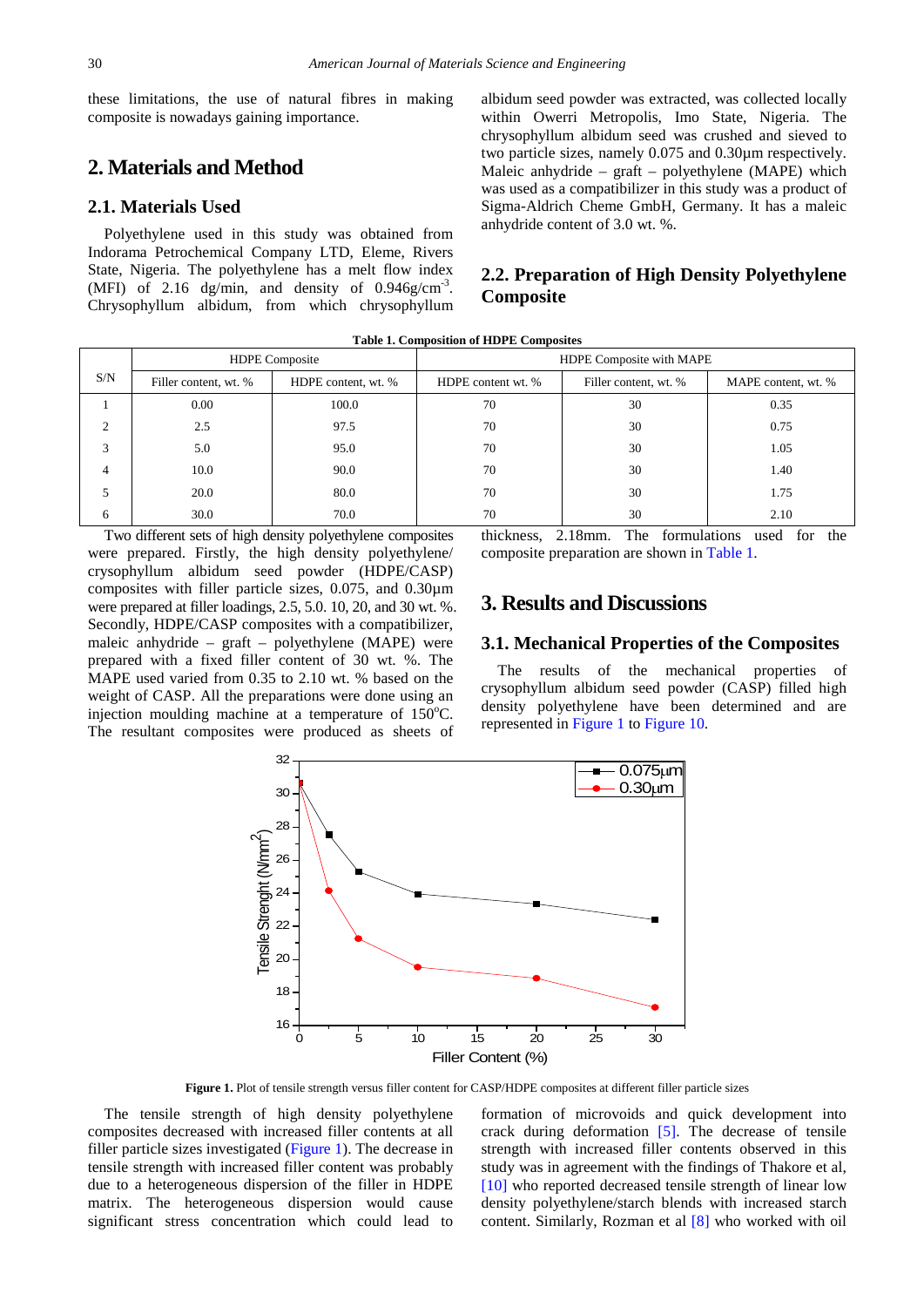palm empty fruit bunch/polyethylene system reported decreased tensile strength with increased filler content.

filler, and consequently, the envisaged better filler - matrix interaction, may be responsible for the above observation.

<span id="page-2-0"></span>Also from the above figure, there was an observed higher tensile strength of the CASP/HDPE composites with smaller particle sized filler at all filler content investigated. The better dispersion of the smaller sized

The effects of the amount of maleic anhydride – graft – polyethylene on tensile strength of 30.0 wt. % of CASP/ HDPE composites are shown in [Figure 2.](#page-2-0)



**Figure 2.** Plot of Tensile Strength versus Compatibilizer Content for CASP/HDPE Composite at different Filler Particle Sized

The addition of MAPE greatly improved the tensile strength of the composites. The resultant increases in the tensile strength of the composites as observed above was believed to be caused by maleic anhydride from MAPE molecule reacting with the hydroxyl group components of the crysophyllum albidum seed powder, leading to an esterification reaction between the filler and the matrix phase [\[2\].](#page-7-5) Furthermore, the long continuous chains in the MAPE molecules were compatible with the polymer matrix chains, via, physical entanglement. The combination of both the chemical and physical bonding led to improvement in tensile strength of the composite when compatibilizer was added. The increased tensile strength was in agreement with Chukwujike et al [\[1\],](#page-7-0) who studied the mechanical properties of carbonized/uncarbonized cornhub powder filled natural rubber/acrylonitrile butadiene rubber bicomposite and reported increased mechanical properties of the composites with increased filler contents. The sharp increase in tensile strength therefore resulted from improved stress transfer from the matrix to the filler, via the compatibilizer. Further increase in the compatibilizer content beyond 0.75 wt. % for the CASP (0.075µm)/HDPE, and CASP (0.30µm)/HDPE composites had little effect on the strength of the composites. This may be that there was not much stress transfer from HDPE to the filler, irrespective of MAPE content above 0.75 wt. % of compatibilizer had been added at the two particle sizes of the filler used in this study.

The effects of filler content and particle size on elongation at break (EB) of high density polyethylene are shown in [Figure 3.](#page-2-1) There was an observed decrease in EB of the composite with increased filler content for the two particle sizes of filler investigated.

<span id="page-2-1"></span>

**Figure 3.** Plot of elongation at break versus filler content for CASP/HDPE composites at different filler particle Sizes

Generally, fillers can be considered as structural elements embedded in polymer matrix, and at the concentration of CASP considered (0 to 30 wt. %), the

concentration might not be high enough to significantly restrain the polyethylene molecules. Consequently, highly localized strains might have occurred causing dewetting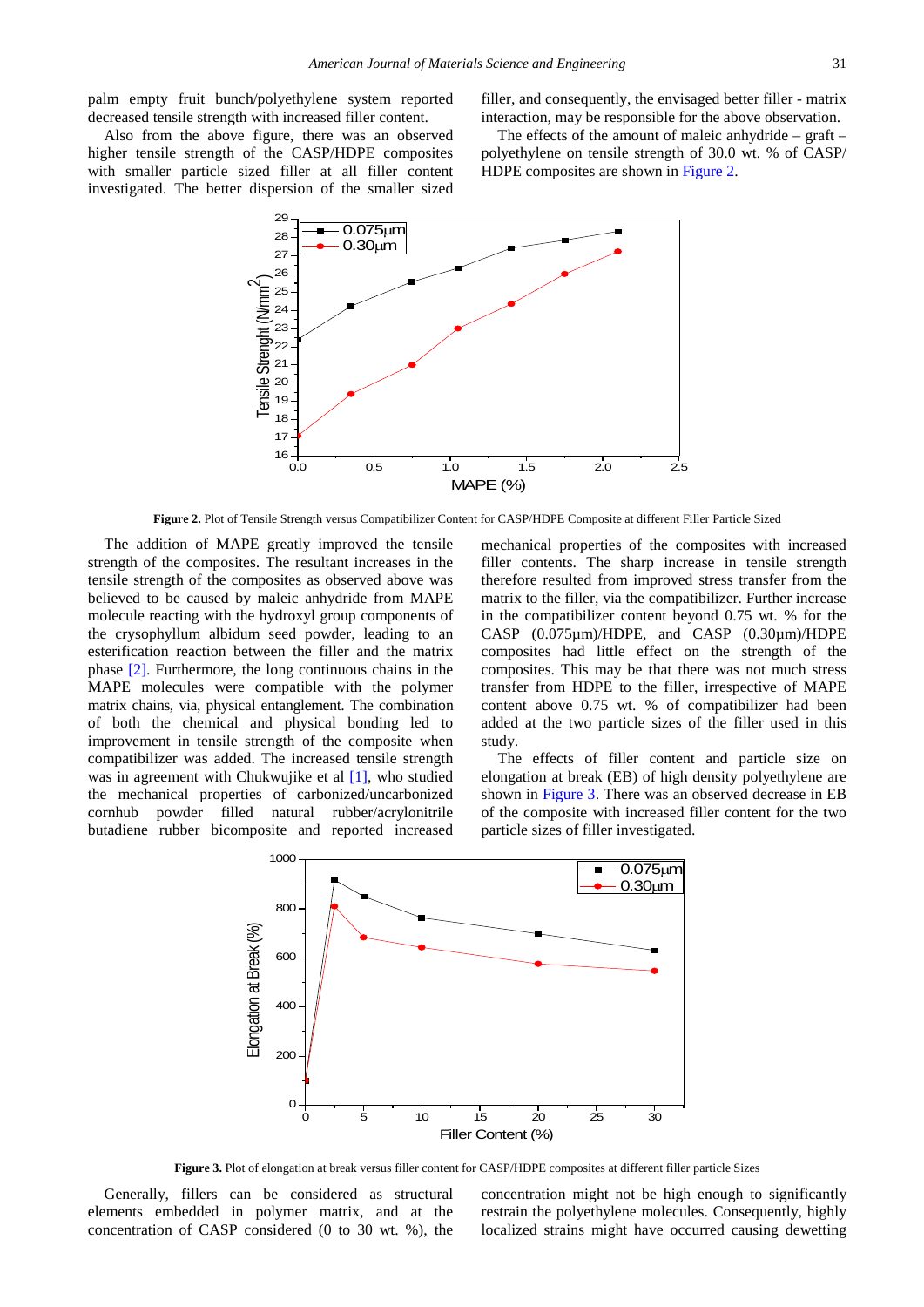<span id="page-3-0"></span>between the high density polyethylene matrix and the filler, leaving a matrix that is essentially brittle. Also, poor filler – matrix interaction or compatibility can be responsible for the observed poor ultimate performance. Such a reduction in EB of a composite with increased filler

contents has been reported [\[8\].](#page-7-4) The increase in filler content greatly resulted in a reduction of deformability of a rigid interface between the filler and polyethylene matrix. The elongation at break (EB) of CASP/HDPE composites with MAPE is shown in [Figure 4.](#page-3-0)



**Figure 4.** Plot of elongation at break versus compatibilizer content for CASP/HDPE composites at different filler particle Sizes

The elongation at break of the composites was significantly improved on addition of MAPE; improvement became more pronounced at high MAPE contents.



<span id="page-3-1"></span>**Figure 5.** Plot of yield strength versus filler content for CASP/HDPE composites at different filler particle sizes



**Figure 6.** Plot of yield strength versus compatibilizer content for CASP/HDPE composites at different filler particle Sizes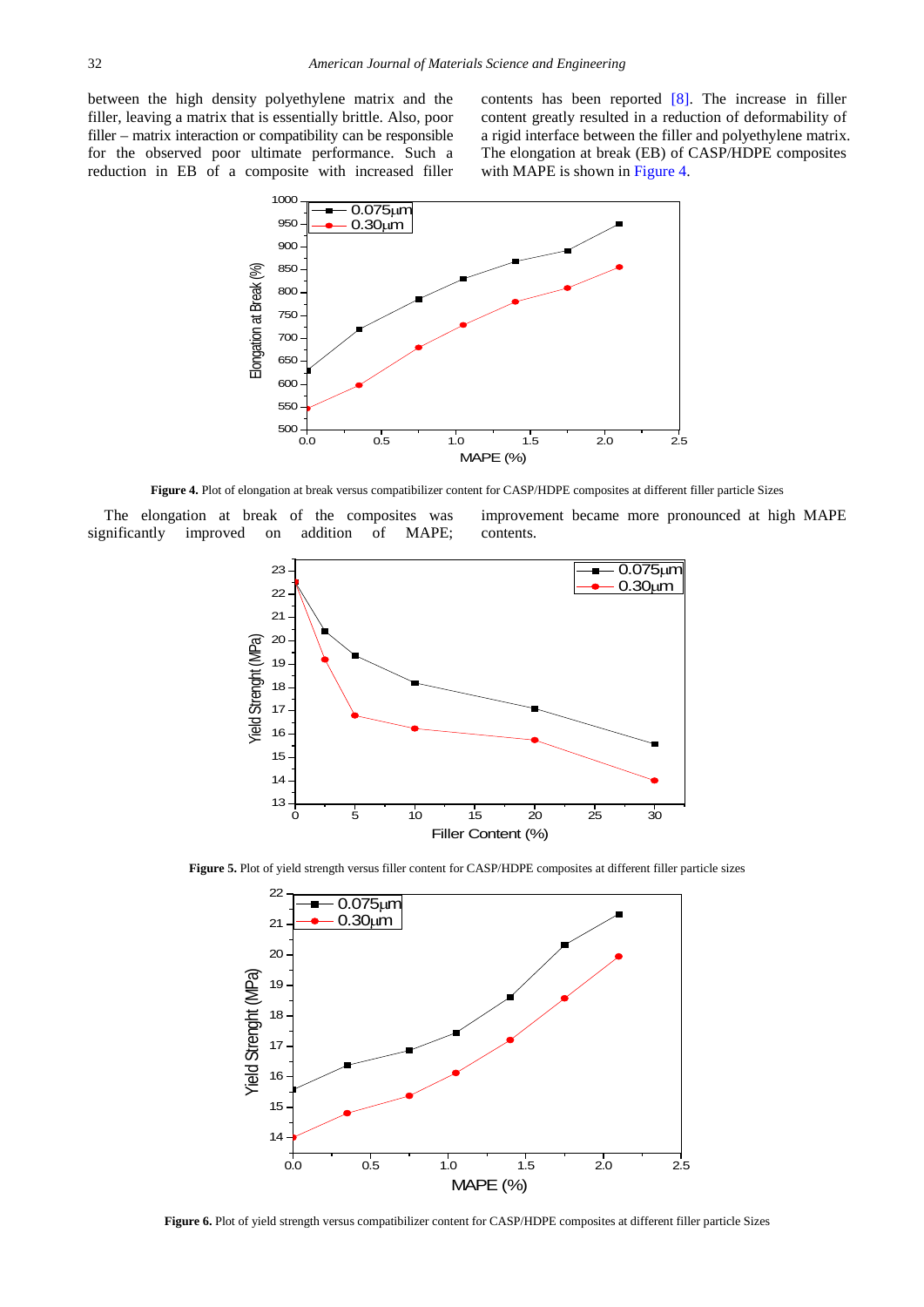The yield strength of the composites decreased with increased filler contents and particle sizes. Filler incorporation, as expected, caused material embrittlement, because the tougher high density polyethylene was replaced with bio filler [\[9\].](#page-7-6) The addition of MAPE at fixed CASP content greatly increased the yield strength of the composites [\(Figure 6\)](#page-3-1).

<span id="page-4-0"></span>The percentage changes in modulus 50, (M50) and 100 (M100) of HDPE on addition of CASP filler are illustrated in [Figure](#page-4-0) 7 and [Figure 8.](#page-4-1) The Figures revealed that the modulus of elasticity, M50 and M100 decreased with increased filler content at the two particle sizes of the filler investigated. The decrease of modulus of elasticity with increased filler content observed in this study was in agreement with the findings of Tavman [\[7\]](#page-7-7) who worked on aluminium powder filled high density polyethylene and reported decreased modulus with increased aluminium powder content.



**Figure 7.** Plot of modulus M50 versus filler content for CASP/HDPE composites at different filler particle sizes

<span id="page-4-1"></span>

**Figure 8.** Plot of modulus M100 versus filler content for CASP/HDPE composites at different filler particle sizes

Such decreases in the modulus of elasticity could be attributed to the formation of cavities around filler particles during tensile stretching.

M100 was observed to be greater than that of M50 for the composites at any given filler content considered, irrespective of filler particle sizes. Similarly, both M50 and M100 of the composites were found to decrease with increased filler content for all the filler particle sizes considered. The changes in M50, and M100 of high density polyethylene composites in the presence of MAPE at fixed CASP content (30 wt. %) are illustrated in [Figure 9](#page-5-1) and [Figure 10](#page-5-0) respectively.

The modulus of elasticity of the composites was observed to increase with increased MAPE content. The Figures revealed that the addition of small amount of MAPE (0.35 wt. %) significantly improved the modulus of elasticity of HDPE composites. The increased modulus of elasticity of the composites in the presence of MAPE was associated with the improved compatibility, and interfacial adhesion between the matrix and filler particles.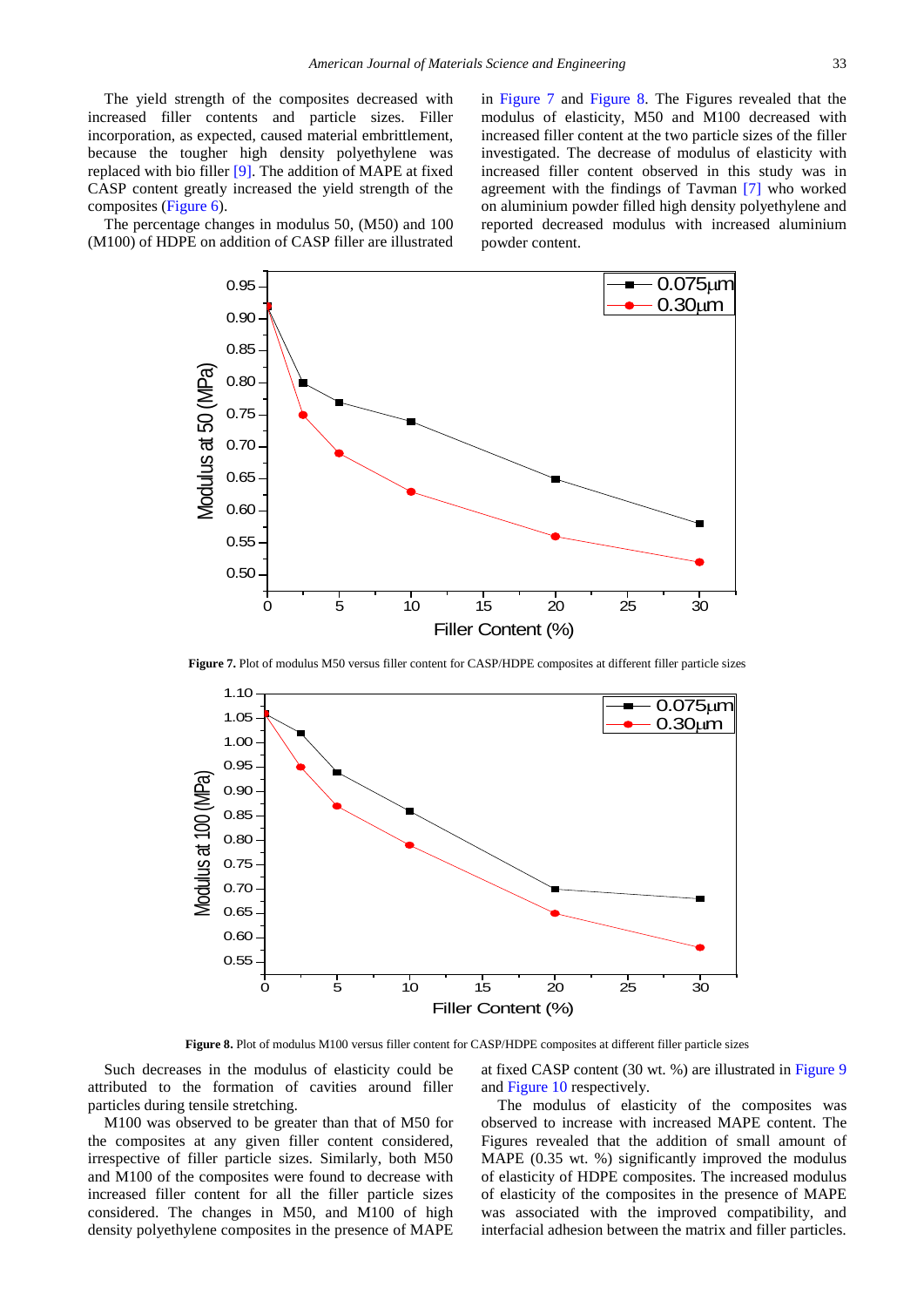<span id="page-5-1"></span>

**Figure 9.** Plot of modulus M50 versus compatibilizer content for CASP/HDPE composites at different filler particle sizes

<span id="page-5-0"></span>

**Figure 10.** Plot of modulus M100 versus compatibilizer content for CASP/HDPE composites at different filler particle sizes

## **3.2. The End - Use Properties of the Composites**

The experimental results on the end – use properties of chrysophyllum albidum seed powder (CASP) filled high density polyethylene have been determined and are shown in [Table 2](#page-5-2) and [Table 3.](#page-6-0)

**Table 2. Effect of Chrysophyllum Albidum Seed Powder (CASP) Content on the End-Use Properties of High Density Polyethylene Composite at different Filler Particle Sizes**

<span id="page-5-2"></span>

| Filler particle Size | <b>Filler Content</b><br>$(\%)$ | End - Use properties     |                  |                  |                               |  |
|----------------------|---------------------------------|--------------------------|------------------|------------------|-------------------------------|--|
| $(\mu m)$            |                                 | <b>Rockwell Hardness</b> | Specific Gravity | Water Absorption | <b>Flame Propagation Rate</b> |  |
|                      |                                 | (MPa)                    | $(\% )$          | $(\%)$           | (mm/sec)                      |  |
|                      | 0.00                            | 66.00                    | 1.013            | 0.039            | 1.04                          |  |
|                      | 2.50                            | 68.83                    | 1.245            | 0.042            | 1.10                          |  |
| 0.075                | 5.00                            | 71.15                    | 1.502            | 0.043            | 1.15                          |  |
|                      | 10.00                           | 73.63                    | 1.815            | 0.043            | 1.17                          |  |
|                      | 20.00                           | 78.68                    | 2.023            | 0.045            | 1.17                          |  |
|                      | 30.00                           | 85.35                    | 2.133            | 0.047            | 1.19                          |  |
|                      | 0.00                            | 66.00                    | 1.013            | 0.039            | 1.04                          |  |
|                      | 2.50                            | 67.51                    | 1.115            | 0.043            | 1.15                          |  |
| 0.30                 | 5.00                            | 69.61                    | 1.307            | 0.044            | 1.18                          |  |
|                      | 10.00                           | 72.83                    | 1.568            | 0.045            | 1.19                          |  |
|                      | 20.00                           | 75.45                    | 1.853            | 0.046            | 1.19                          |  |
|                      | 30.00                           | 76.23                    | 2.020            | 0.048            | 1.19                          |  |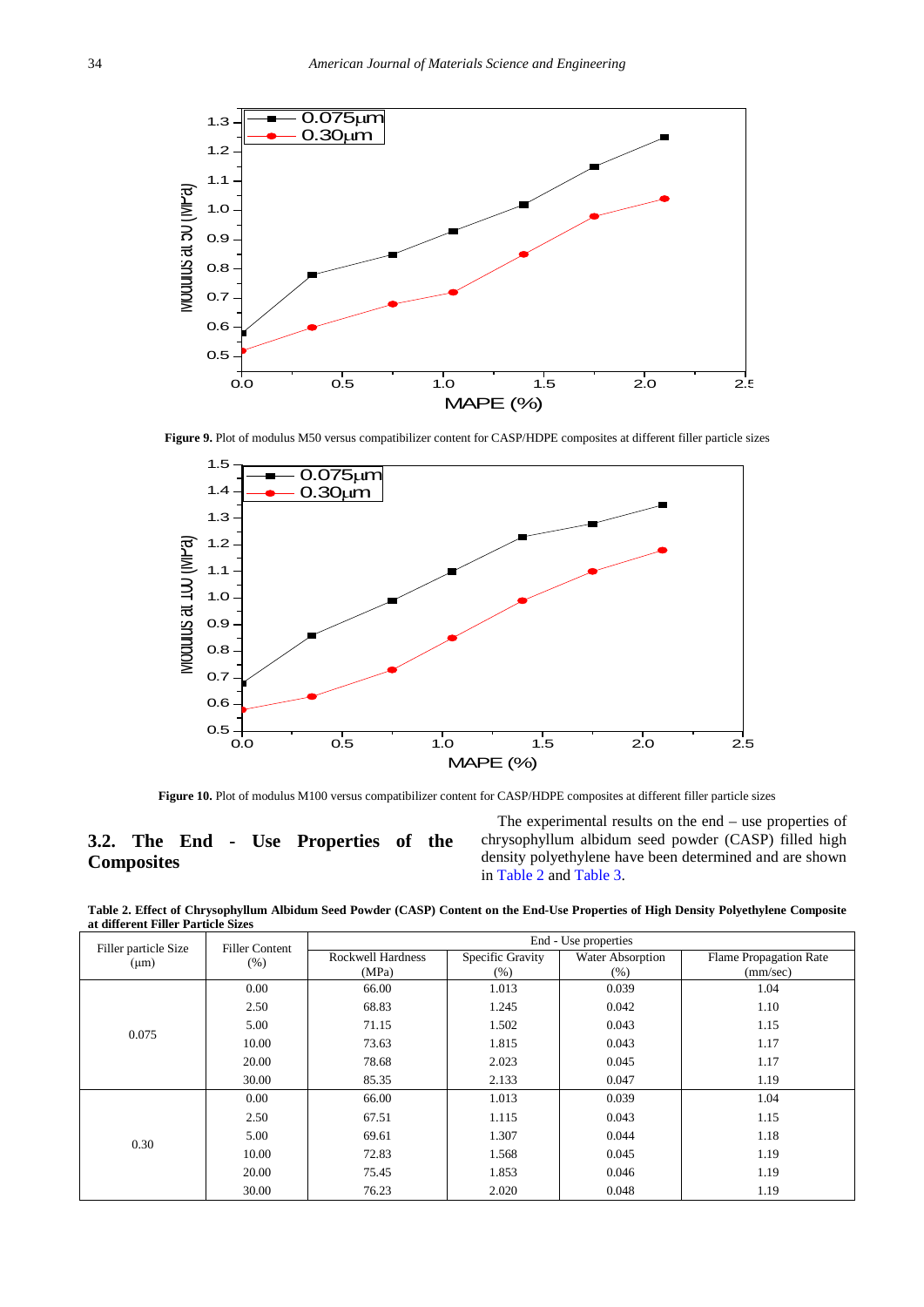<span id="page-6-0"></span>

| <b>Filler Particle Size</b> | <b>Filler Content</b><br>(% ) | <b>MAPE</b><br>$(\%)$ | End – Use Properties     |                  |                  |                               |
|-----------------------------|-------------------------------|-----------------------|--------------------------|------------------|------------------|-------------------------------|
| $(\mu m)$                   |                               |                       | <b>Rockwell Hardness</b> | Specific Gravity | Water Absorption | <b>Flame Propagation Rate</b> |
|                             |                               |                       | (MPa)                    | (% )             | (% )             | (mm/sec)                      |
|                             | 30.00                         | 0.00                  | 85.35                    | 2.133            | 0.047            | 1.19                          |
|                             | 30.00                         | 0.35                  | 86.51                    | 2.343            | 0.046            | 1.12                          |
|                             | 30.00                         | 0.75                  | 89.80                    | 2.562            | 0.046            | 1.00                          |
| 0.075                       | 30.00                         | 1.05                  | 92.27                    | 2.703            | 0.044            | 0.97                          |
|                             | 30.00                         | 1.40                  | 96.05                    | 2.832            | 0.043            | 0.97                          |
|                             | 30.00                         | 1.75                  | 97.82                    | 2.935            | 0.041            | 0.95                          |
|                             | 30.00                         | 2.10                  | 102.32                   | 2.987            | 0.040            | 0.91                          |
|                             | 30.00                         | 0.00                  | 80.23                    | 2.020            | 0.048            | 1.19                          |
|                             | 30.00                         | 0.35                  | 83.00                    | 2.116            | 0.048            | 1.13                          |
|                             | 30.00                         | 0.75                  | 84.56                    | 2.205            | 0.047            | 1.00                          |
| 0.30                        | 30.00                         | 1.05                  | 87.24                    | 2.326            | 0.045            | 1.00                          |
|                             | 30.00                         | 1.40                  | 90.63                    | 2.501            | 0.043            | 0.98                          |
|                             | 30.00                         | 1.75                  | 92.85                    | 2.701            | 0.043            | 0.97                          |
|                             | 30.00                         | 2.10                  | 95.33                    | 2.815            | 0.041            | 0.93                          |

**Table 3. Effect of Maleic anhydride-Graft-Polyethylene (MAPE) on the End-Use Properties of High Density polyethylene Composites at different Filler Particle Sizes**

The hardness of filled high density polyethylene increased with increased amount of filler. This result could indicate enhancement of abrasion and impact strengths of the composites. For reinforcing fillers, the composite becomes stiffer and harder with increasing filler content, which resulted to increased composite hardness. Generally, the hardness of the composites could be observed to decrease with increased filler particle sizes at any given filler content considered. The decrease in hardness of the composite with increased filler particle size is attributed to decrease in the degree of polymer – filler interaction associated with larger filler particle size.

A general increase in the hardness of HDPE composites with increased MAPE content was observed. The addition of MAPE was believed to have greatly imparted greater compatibility between CASP and HDPE. This was reflected in the greater hardness shown by the compatibilized composites.

The specific gravity of the composites was observed to increase with increased filler content at any filler particle size considered. There was also a general increase in the specific gravity of the composites with increased filler particle size, an observation attributed to be likely because of greater and more uniform dispersion of the smaller sized filler in the polymer matrix.

A gradual increase in the specific gravity of the composites with increase in MAPE content at a fixed filler loading (30 wt. %) was observed in this study.

Generally, the specific gravity of CASP/HDPE composites obtained in this study was much higher than those of mineral filled thermoplastic systems. Thus, the specific gravity of a 50 % (w/w) kenaf - polypropylene composite is about 1.07, while that of a 40 % (w/w) glass – polyethylene composite is 1.23 [\[7\].](#page-7-7) The water absorption indices (24 hrs) of the HDPE were found to increase when CASP was incorporated into it. The increase in the water absorption of the composites is quite similar, irrespective of the filler particle sizes. The increase in water absorption by HDPE when CASP was incorporated into HDPE was to be expected. The CASP was reported to contain mostly carbohydrates (54.6 %), a polyhydroxy compound, and proteins (26.5 %) [\[6\].](#page-7-8) Due to the presence of hydroxyl and other polar groups in CASP, the water absorption index was high, and increased with increased CASP content in the HDPE composites. This was envisaged to has caused the weak interfacial adhesion between the fillers and the hydrophobic matrix, which resulted to debonding. It was also observed that the addition of MAPE decreased the amount of water absorbed by HDPE composites. It has been reported that the maleic anhydride present in the maleic anhydride  $-$  g  $$ polyethylene provides polar interactions such as acid – base interactions which can covalently link to the hydroxyl groups (-OH) on the biofiller [\[7\].](#page-7-7) The formation of covalent linkage between the maleic anhydride and the – OH group on biofiller surfaces have been indicated through ESCA analysis by Gatenholm et al [\[3\].](#page-7-9) The combination of covalent linkages and / or acid – base interaction between the MAPE and the –OH groups on the fibre surface resulted in good filler surface – interface properties. The resultant good adhesion decreased the rate, and amount of water absorbed in the interphase region of the composites. It was however difficult to entirely eliminate the absorption of water (moisture) in the composites without using expensive surface barriers on the composite surface.

Introduction of CASP into HDPE increased the flame propagation rate of the composite. The inability of the filler (CASP) to retard the rate of burning of HDPE composites could be attributed to poor energy absorption by the filler. When MAPE  $(>0.75$  wt. %), was added into the composite at a fixed filler loading (30.0 wt. %), the flame propagation rate of the composites greatly reduced, irrespective of filler particle sizes. The use of MAPE appeared to have increased the energy needed to initiate burning in the system, and which was observed to increase with increased MAPE content, hence decreased the flame propagation rate of HDPE composites.

Generally, the burning characteristics of the composites in the presence or absence of the compatibilizer appeared to be the same. At 0.75 wt. % MAPE content, the flame propagation rate of HDPE composites appeared to be the same irrespective of filler particle sizes. This similarity was also noticed in the absence of MAPE when 30 wt. % of CASP was incorporated into HDPE. In essence, the filler particle size did not have much influence on the burning of HDPE composites.